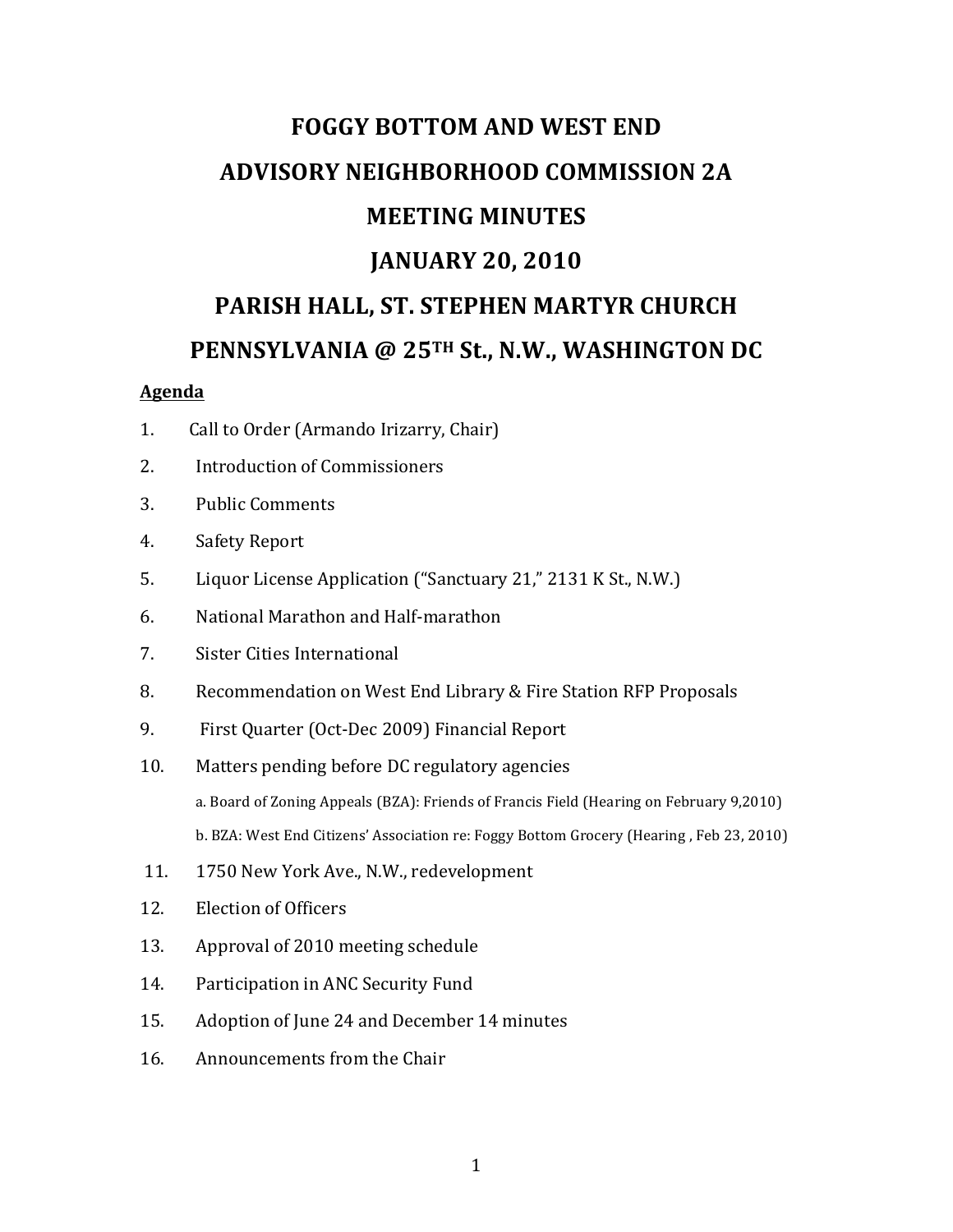## **Call to order**

Chair Armando Irizarry (2A04) called the meeting to order at 7:04 PM.

# **Introduction of Commissioners**

Commissioners Rebecca Coder (2A02), Asher Corson (2A03) (Florence Harmon (2A06), Eric Malinen (2A05) and Chair Irizarry introduced themselves. Commissioner David Lehrman (2A01) joined the meeting at 7:20 PM.

# **Public Comments and Announcements**

A constituent described the dilapidated condition of pavement in the 1000 block of  $25<sup>th</sup>$  St., N.W and the lack of response from District officials whom she had contacted about this matter. Commissioner Corson moved that ANC2A send a letter of support to the District Department of Transportation. The motion passed by a vote of 5-0.

Another constituent described being pick pocketed on the Watergate shopping center escalator. Sgt. Phillips invited him to make a fuller report following the Public Safety Report, which followed.

# **National Marathon and Half-marathon**

At this point, Chair Irizarry invited Ms. Diane Thomas of the Greater Washington Sports Alliance to describe this event, scheduled for March 20, 2010, and its likely impact on this neighborhood. She reported that no problems had emerged from the previous four stagings of the event. Mr. Irizarry moved to send a letter of support for the event to Ms. Thomas's organization. The motion passed by a vote of 5-0.

## **Safety Report**

Sergeant Phillips of the  $2<sup>nd</sup>$  District Metropolitan Police reported "good news." Crime in Police Service Area 207 was down in every category except burglaries and has the lowest crime rate in the  $2<sup>nd</sup>$  District. Of three robberies that occurred in PSA 207, two have been closed with arrests. He attributed this result to aggressive patrolling along the Pennsylvania Avenue corridor between  $21^{st}$  and  $26^{th}$  sts. on a 24 hour/ seven days a week schedule. Crime in January 2010 so far focuses on office buildings – the theft of office equipment.

## **Liquor license application of "Sanctuary 21"**

Swaptak Das, the owner of Panutat LLC, which does business as "Shadow Room" at 2131 K St., N.W., appeared in behalf of the liquor license application of "Sanctuary 21," a nightclub proposed for the same premises. Discussion focused on a number of police incident reports filed about disturbances at the existing business and on neighborhood complaints of noise by patrons leaving the premises. Chairman Irizarry moved that the Commission protest the application to the Alcoholic Beverage Control Board. This resolution passed by a vote of 6-0. On motion of Commissioner Coder, it was further resolved, by a vote of 6-0, to set aside \$3,000 to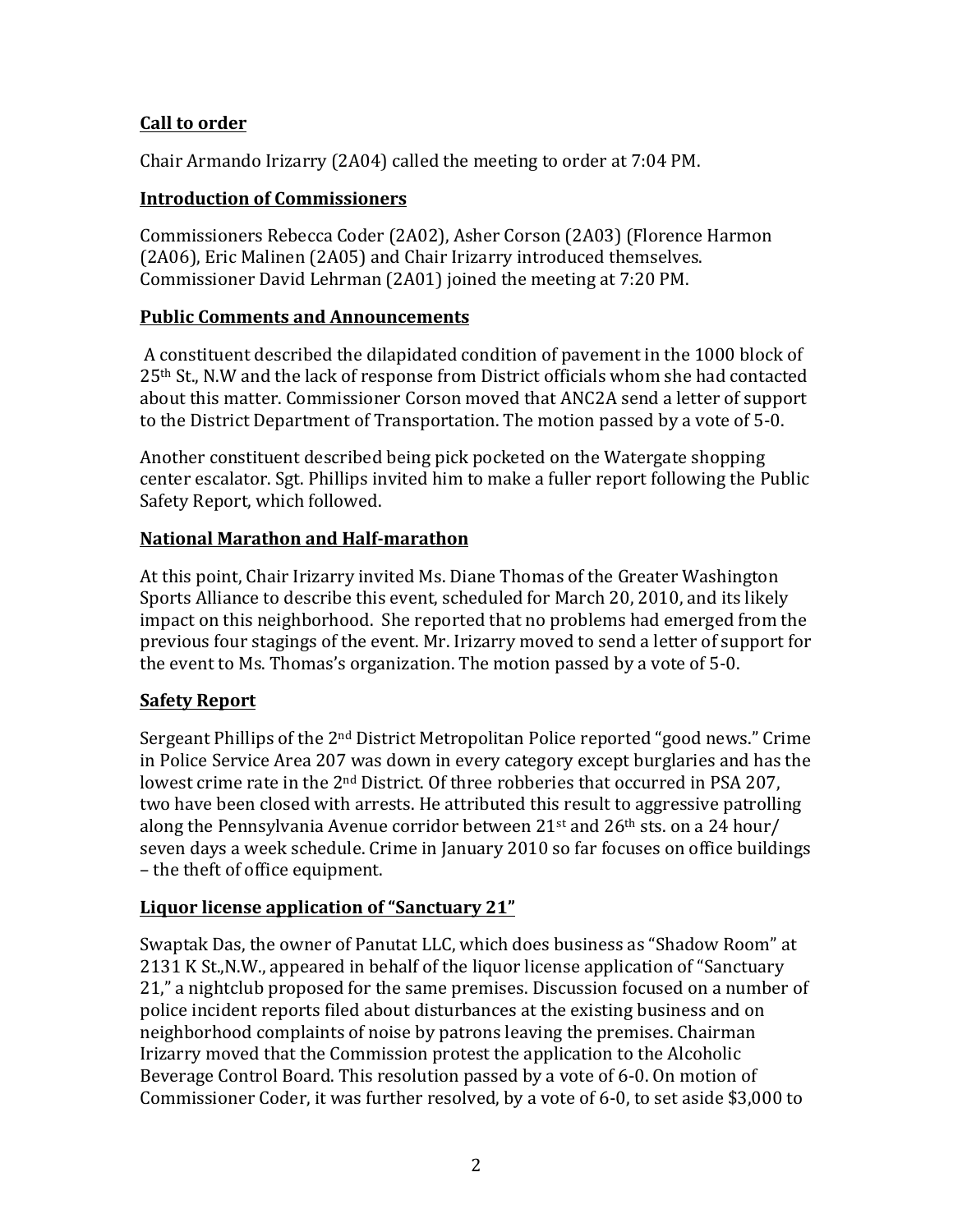secure legal representation for the ANC at the ABRA hearing scheduled for February 9. Commissioner Harmon was designated to represent the Commission at this hearing.

### **Recommendation on West End Library & Fire Station RFP Proposals**

After reviewing previous discussions of the proposals from Toll Brothers City Living and East Banc/W.D.C. Partners for redeveloping Square 37 and of the latter developer for the portion of Square 50 occupied by the West End Fire Station, there was general agreement among commissioners and public commenters on the desirability of redeveloping these parcels and on limiting the height of new buildings to 90 feet rather than the proposed 110. Discussion focused on two aspects of the competing proposals: the failure of Toll Brothers to address the need for a new fire station and on the desirability and viability of a full-service supermarket at the Square 37 site. Each commissioner supported the EastBanc proposal but with provisos, which were summed up in the motion by Commissioner Malinen: that ANC2A supports the EastBanc proposal with the addition of provisions for a lower building height, an emphasis on architectural diversity and merit, further consideration of the incorporation of a full-service grocery such as Whole Foods, and the reinvestment of tax revenues from the redeveloped parcels in the public facilities being re-established there. The motion passed by a vote of 6-0. A copy of the resolution of support for the EastBanc proposal and the letter which transmitted it to the Deputy Mayor for Planning and Economic Development is appended to these minutes.

## **Matters pending before DC regulatory agencies**

#### a. Board of Zoning Appeals (BZA): Friends of Francis Field (Hearing on February 9,2010)

#### **b.** BZA: West End Citizens' Association re: Foggy Bottom Grocery (Hearing, Feb 23, 2010

Commissioner Coder announced that legal representation in the first matter had been secured from Constance J. Miller of the law firm of Manning and Sossamon; therefore no further action by the Commission was called for at this time.

In the matter of West End Citizens' Association re: Foggy Bottom Grocery, discussion focused on the owner's plans for alcoholic beverage sales and the addition of a delicatessen to the grocery business and on the question of whether or not these changes represented violations of earlier regulatory decisions pertaining to this site. Commissioner Lehrman introduced the following resolution.

RESOLVED, ANC2A supports the business objectives of Mr. Kris Hart, the owner of FoBoGro, and welcomes the investment of his capital and entrepreneurial energy in our neighborhood. However, the Commission takes no position on the technical issues and issues of fact contested by Mr. Hart and the West End Citizens' Association.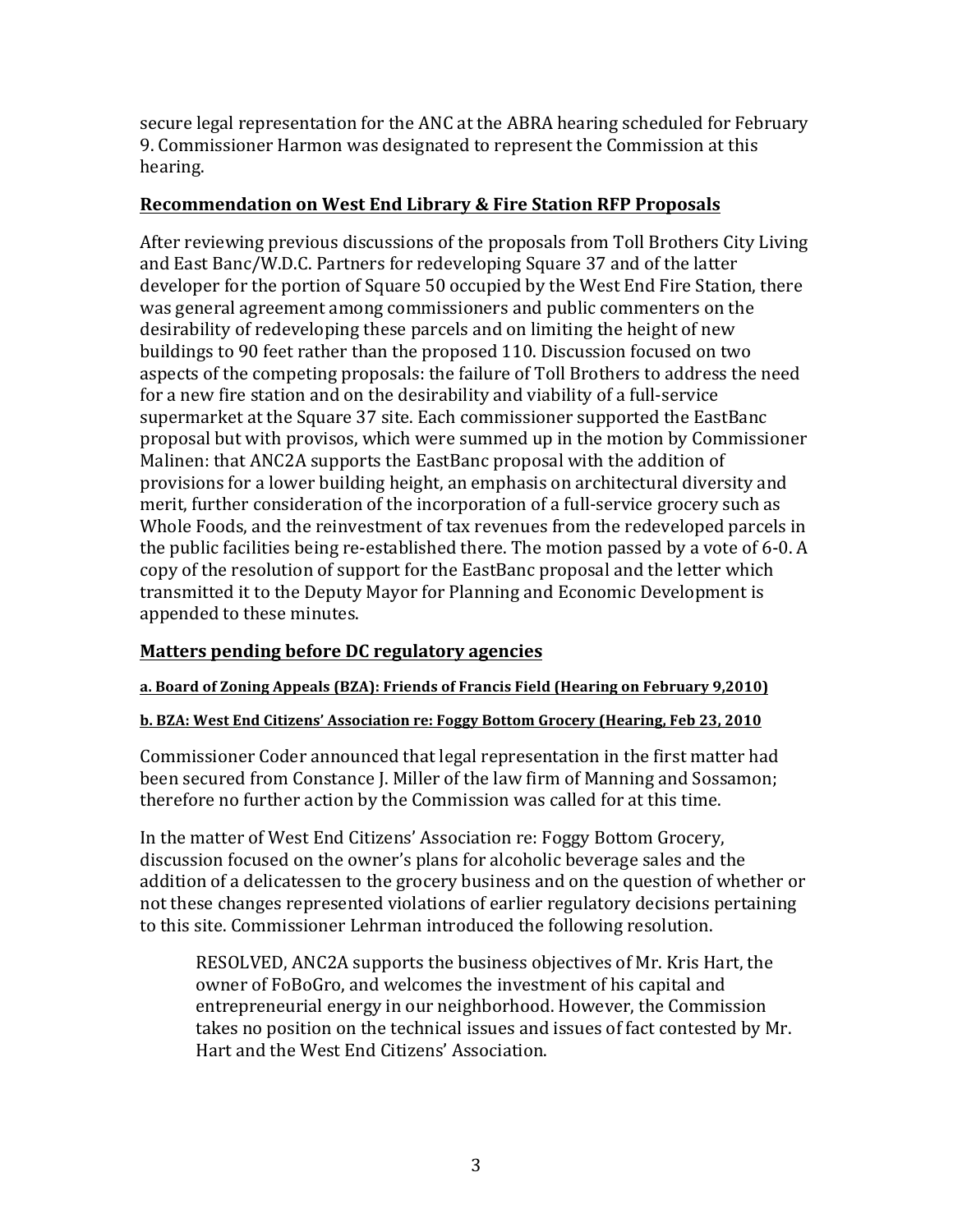Commissioners Harmon and Irizarry abstained from voting on this resolution, which was adopted by a vote of 4-0 and transmitted to the Board of Zoning Appeals (BZA).

## **1750 New York Ave., N.W., redevelopment**

Commissioner Malinen introduced Kyrus L. Freeman, legal representative of United Unions, Inc., and Yves B. Springuel of Mancini and Duffy architects, the designer of the proposed renovation and addition. They explained the purposes of the building redevelopment and the need for the zoning variances and exceptions that were the subject of appeal to the BZA. Chairman Irizarry moved to send a letter to the BZA supporting United Unions' appeal. The motion passed by a vote of 6-0.

# **First Quarter (Oct-Dec 2009) Financial Report**

Commissioner Coder presented the financial report for the first quarter of fiscal year 2010 and moved its adoption. The report was adopted by a vote of 6-0.

# **Election of Officers**

Commissioner Irizarry announced that he would not seek re-election as chair and nominated instead Commissioner Coder, who was elected by acclamation.

Commissioner Coder nominated Mr. Irizarry for Vice-Chair, who was elected by a vote of  $6-0$ .

Commissioner Corson nominated Commissioner Malinen for the position of Treasurer. He was elected by a vote of 6-0.

Commissioner Coder nominated Commissioner Harmon as Secretary. She was elected by a vote of 6-0.

# **Approval of 2010 meeting schedule**

Executive Director Williams submitted the following schedule of meeting dates, which was approved by a vote of  $6-0$ .

February 17, March 17, April 21, May 19, June 16, July 21, September 15, October 20, November 17, December 15, 2010 and January 19, 2011**.**

# **Participation in ANC Security Fund**

Chairman Irizarry read through the documents pertaining to participation in the ANC Security Fund and moved ANC2A's participation. The motion passed by a vote  $of 6-0.$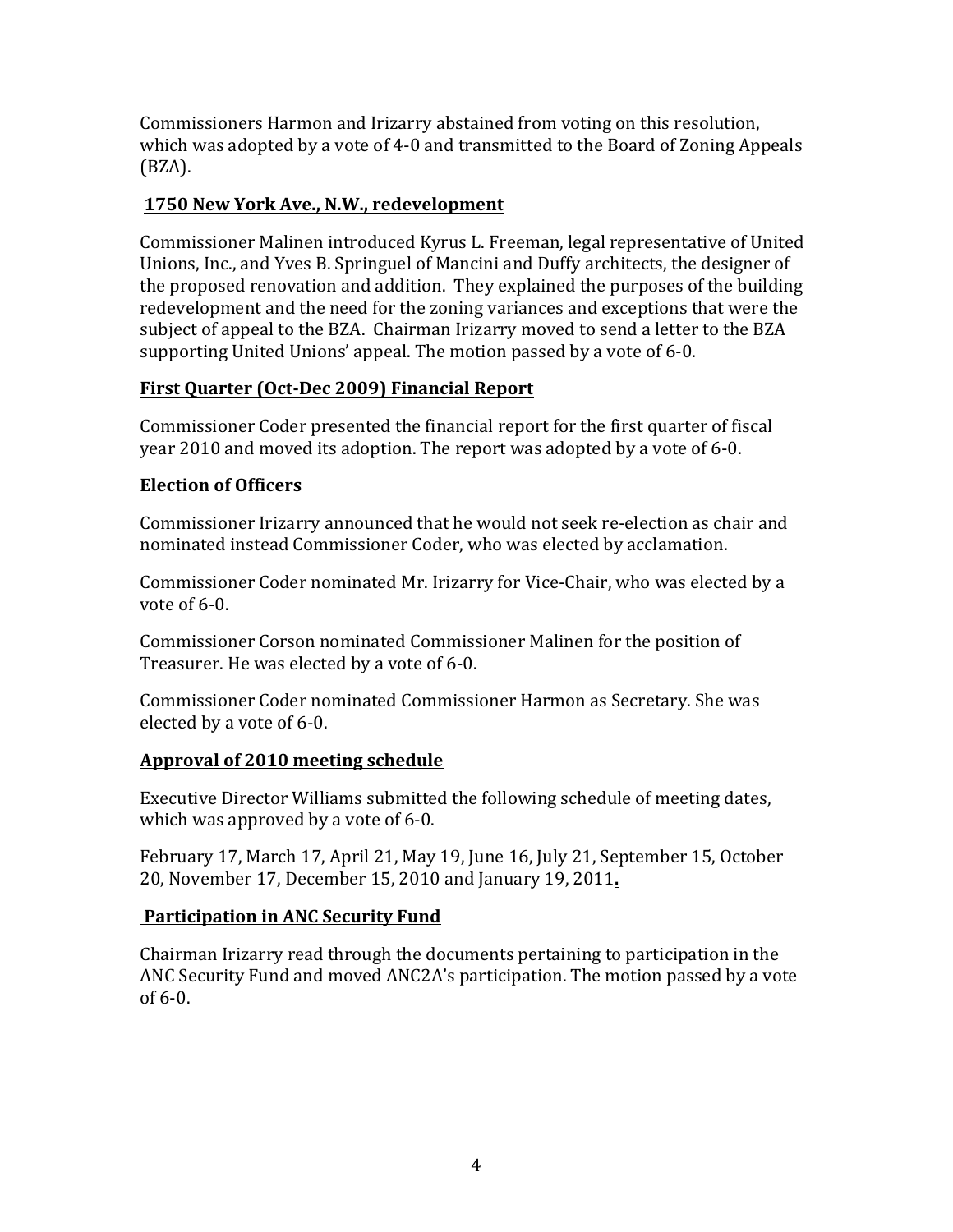## **Adoption of June 24 and Dec. 14 minutes**

Chairman Irizarry moved the approval of the June 24 and December 14 meeting minutes, both approved by votes of 6-0.

There being no further business, the Commission adjourned at 10:03 PM.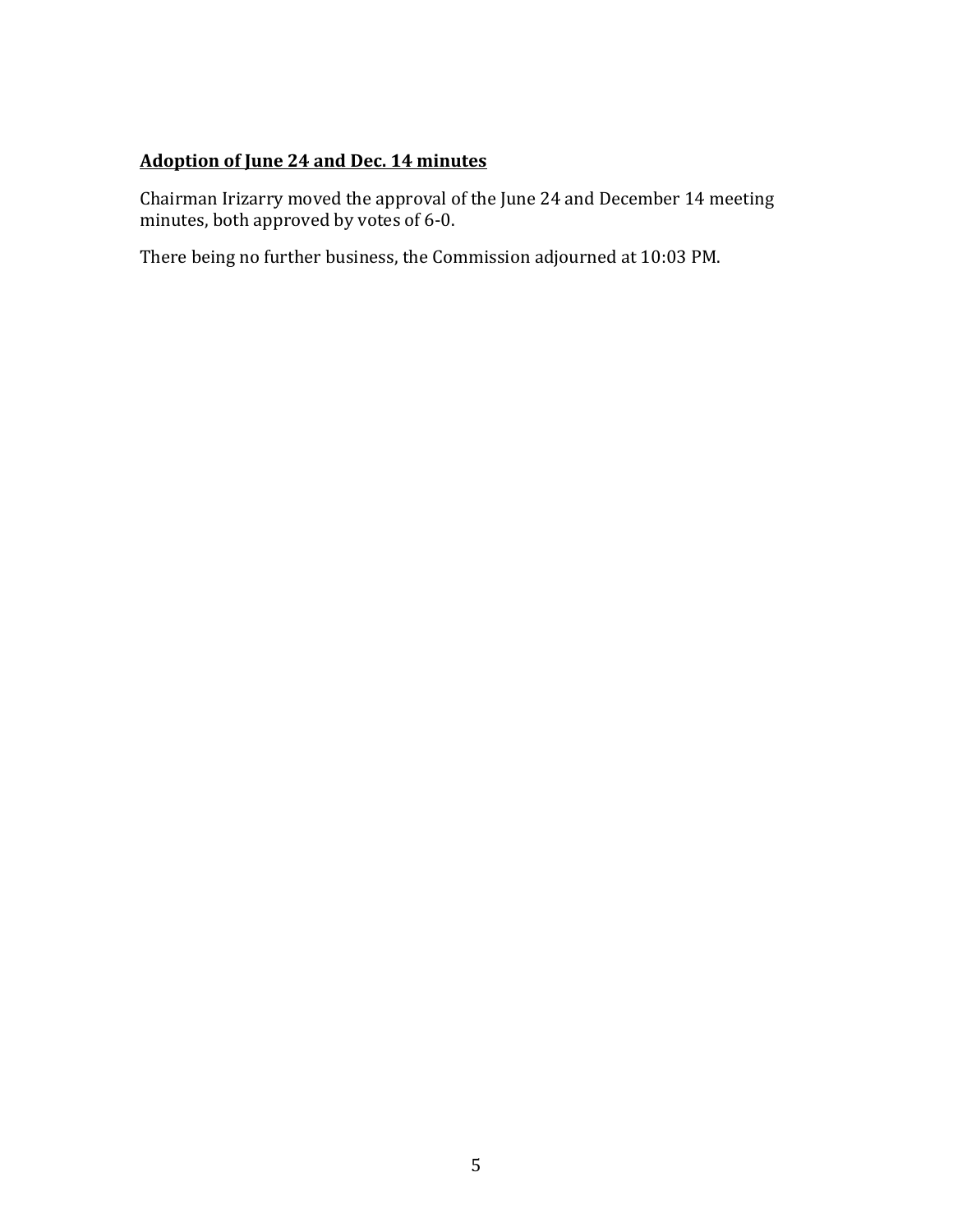#### **APPENDIX**

## Copy of the resolution of support for the EastBanc proposal and the transmittal letter to the Deputy Mayor for Planning and Economic **Development**

Government of the District of Columbia

Foggy Bottom and West End



Advisory Neighborhood Commission 2A

\_\_\_\_\_\_\_\_\_\_\_\_\_\_\_\_\_\_\_\_\_\_\_\_\_\_\_\_\_\_\_\_\_\_\_\_\_\_\_\_\_\_\_\_\_\_\_\_\_\_\_\_\_\_\_\_\_\_\_\_\_\_\_\_\_\_\_\_\_\_\_\_\_\_\_\_\_\_\_\_\_\_\_\_\_\_\_\_\_\_\_\_\_\_\_\_\_

c/o West End Library 1101 24th Street NW Washington, DC 20037

 $\overline{a}$ 

January 22, 2009

Via Email: dcbiz.dc.gov

Ms. Valerie Santos Deputy Mayor for Planning & Economic Development John A. Wilson Building 1350 Pennsylvania Avenue, N.W. Suite 317 Washington, D.C. 20004

West End Parcels Redevelopment

Dear Ms. Santos:

Advisory Neighborhood Commission 2A endorses the proposal submitted by EastBanc/W.D.C. Partners for redeveloping the West End Library and MPD Special Operations Building sites (Square 37) and the West End Fire Station site (Square 50). The Commission made this endorsement at its duly noticed, regular meeting, with quorum present, on January 20, 2010, by resolution approved by a vote of 6-0.

Commissioners added the following provisos to the resolution of endorsement: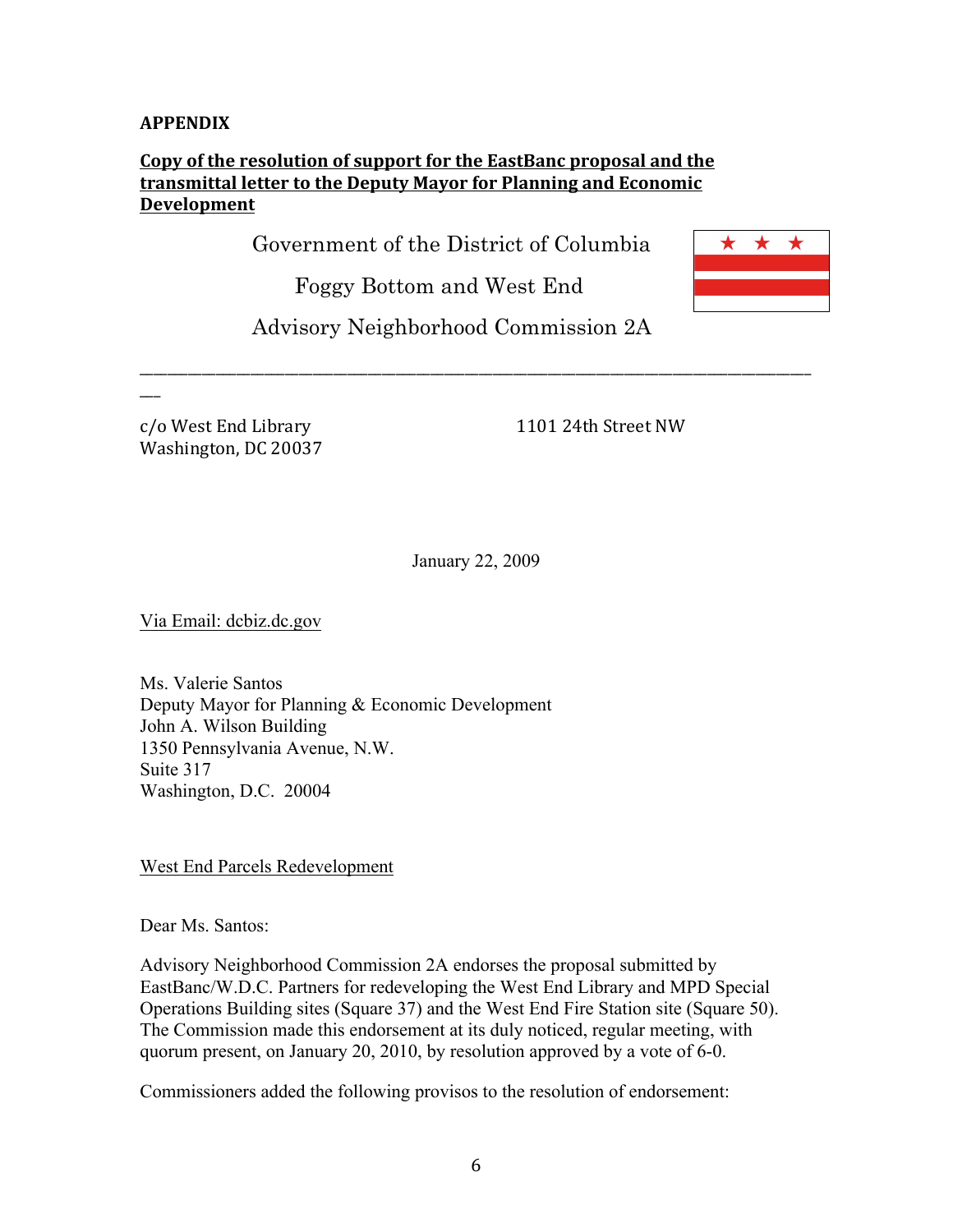that the final redevelopment plan include a maximum building height of 90 feet in Square 37, comparable to the 90 foot height proposed for the new fire station/affordable housing site at Square 50;

that the retail component of the proposed Square 37 building be expanded and that the inclusion of a full-service supermarket, such as Whole Foods, be considered;

that the design of the buildings take into consideration the value of architectural diversity and distinction to the community; and

that the city should structure the transaction to ensure that any tax revenues generated are reinvested in the upkeep of the public facilities over the long-term to ensure the sustainability of the projects.

The EastBanc proposal contains many attractive features that were cited by commissioners and constituents in the several meetings leading up to this endorsement. These include:

the inclusion of a new fire station in the EastBanc proposal, in contrast to the omission of this facility in the competing Toll Brothers City Living/Torti Gallas Urban proposal;

the plan to create a one-story library facility within the building on Square 37;

the separation of market-rate condominium dwellings and affordable rental housing between the two sites;

the international reputation and accomplishments of the architect EastBanc has chosen to design the buildings;

There are several items of continuing concern, which we put forward for your consideration as your office negotiates the final contract with the developer.

While fee-simple ownership of the planned condominium project is probably necessary, we recommend a long-term lease arrangement for the fire station/affordable housing building. We further recommend that, if EastBanc utilizes the federal Low Income Housing Tax Credit program for the housing component at the fire station site, the requirement for maintaining affordable rents for the housing component be extended from 15 years to the life of the building.

While a neighborhood survey conducted by the Foggy Bottom Association indicates a clear preference in the community for a full-service grocery such as Whole Foods, significant issues need to be resolved in locating such a grocery in Square 37. Can such a grocery be serviced by delivery trucks while minimizing the disruption to commuter and emergency vehicle traffic on  $23<sup>rd</sup>$  street and to local traffic on  $24<sup>th</sup>$  street? How can early morning and late night noise that disturbs residents of neighboring buildings be effectively mitigated? Can the